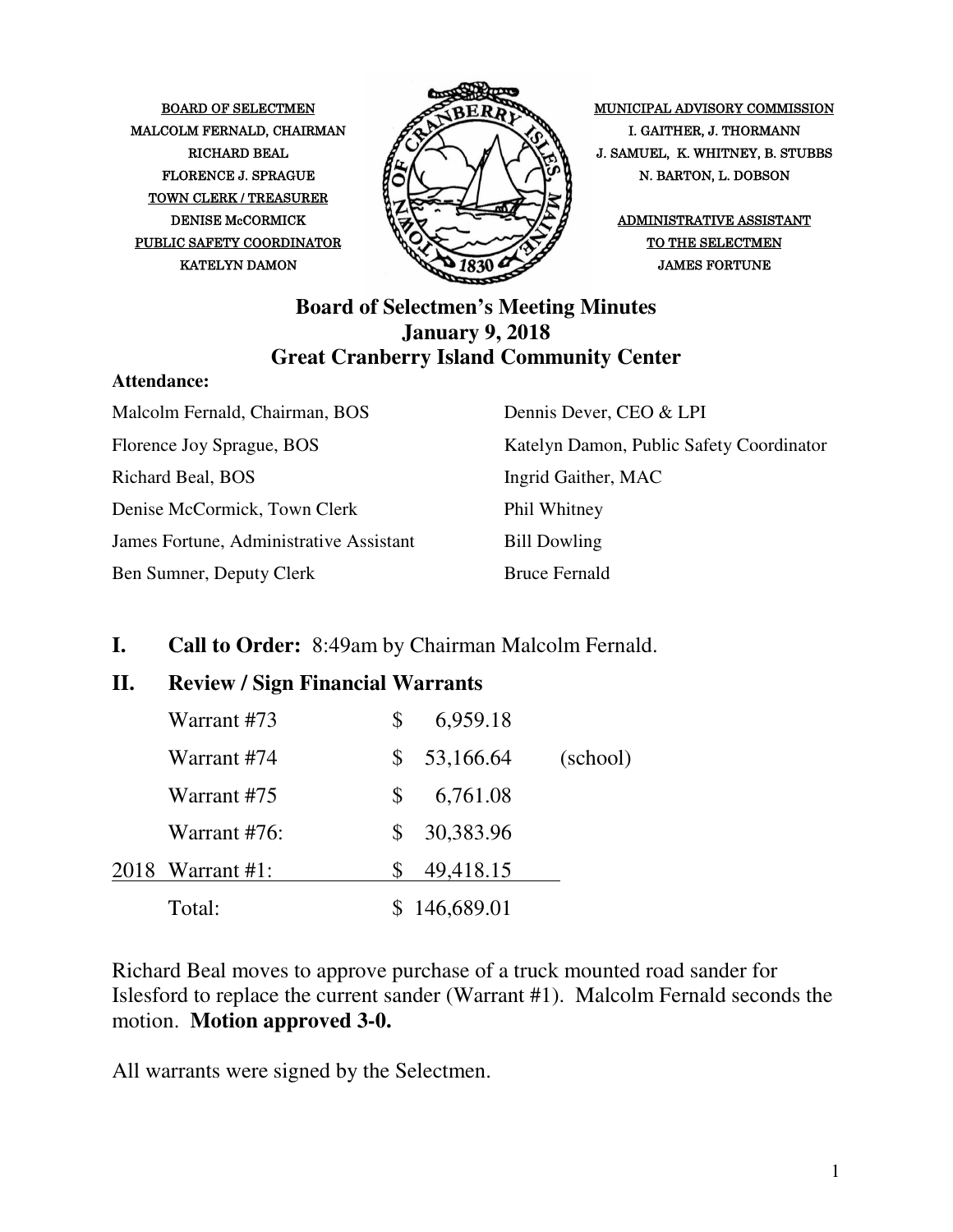## **III. Review/ Approval of Meeting Minutes: December 5, 2017**

Malcolm Fernald moves to approve the December 5, 2017 Board of Selectmen's meeting minutes as written. Florence Joy Sprague seconds the motion. **Motion approved 3-0.** 

#### **IV. New Business**

## **A. Sign 2017 Audit Letter for James Wadman**

Selectmen review and sign annual letter to James Wadman to conduct the Town's 2017 Audit.

## **B. Public Hearing: Amend Shoreland Zoning Ordinance**

Dennis Dever explains an additional amendment (previous proposed changes were reviewed at a Public Hearing on July 13, 2017) to include the General Development District and Commercial Fisheries/Maritime Activities District under Section 15.B.(2) limiting the construction height to 35 feet within the Shoreland Zone. General Discussion. No requests made to change the amendment as proposed.

## **C. Broadband Project Update**

James Fortune reports on status of the Broadband installation. Axiom's estimate is that service can be up and running by the end of January, provided there aren't more significant weather delays. Richard Beal tasks James Fortune to follow up on recent reports of new federal funding being made available for rural broadband projects.

## **D. CIRS: Training Policy**

Katelyn Damon presents proposed training policies for new members. The policies specify the commitments to be made by the trainee over twenty-four months in return for the Town funding the training. Richard Beal moves to approve the training policies for use by the Cranberry Isles Rescue Service. Malcolm Fernald seconds the motion. **Motion approved 3-0.**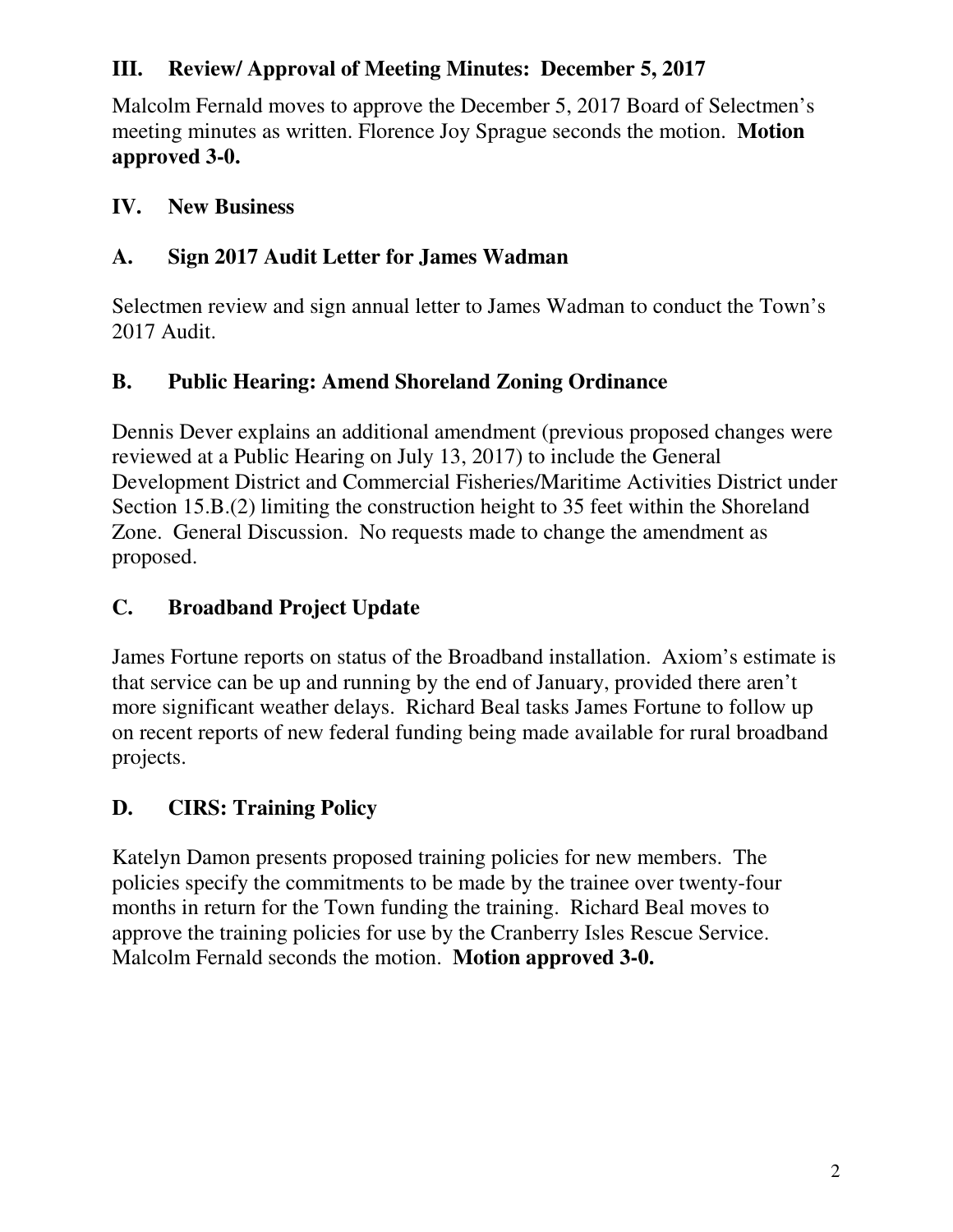## **E. CIRS: Obstruction Light for Tower in LCI Gravel Pit**

Katelyn Damon provides specifications on a solar powered light to be installed on the Broadband tower at Islesford. Although the FAA does not require towers under 199 feet in height to have a beacon light, the broadband tower is located in the path of Life Flight helicopters that service Islesford in emergencies. General Discussion. Consensus of the Selectmen is to support the purchase and installation of the light, which will be funded from the CIRS reserve.

## **F. Harbor Committee Recommendations (December 12, 2017 HC Meeting)**

Harbor Committee Chairman Bill Dowling provides updates to the Selectmen on recent recommendations made by the Harbor Committee. Islesford Harbormaster Bruce Fernald reports on a letter he received from the Harbor Committee of Southwest Harbor encouraging the Town of Cranberry Isles to impose a ban on cruise ships anchoring in Town waters. General Discussion of what should be included in a warrant article and whether limits should be made on landings at Town docks in addition to a ban on cruise ships anchoring. Consensus of the Selectmen is to model warrant on restrictions being made by neighboring communities. Richard Beal moves to have a warrant article prepared relating to a cruise ship ban. Florence Joy Sprague seconds the motion. **Motion approved 3-0.**

Bill Dowling explains proposal for a year-round float at the Town Dock on GCI and proposal and drawing be provided and discussed at Town Meeting. Richard Beal advises that GCI dock reserve and Ramp fee reserve have funds available to potentially fund the project. Consensus of the Selectmen is to task the Harbor Committee to prepare a warrant article for Town Meeting.

Bill Dowling asks about the status of the hoists to be installed at the GCI and Islesford Town Docks. James Fortune reports that a contractor has been retained.

General Discussion of the breakwater project that has been proposed for Islesford. Consensus of the Selectmen is to put off the dock extension and have a warrant article prepared to complete the breakwater project to the extent that additional permitting is not required.

General discussion of how to engage with Northeast Harbor about securing longterm landing rights for the Town. **No action taken.**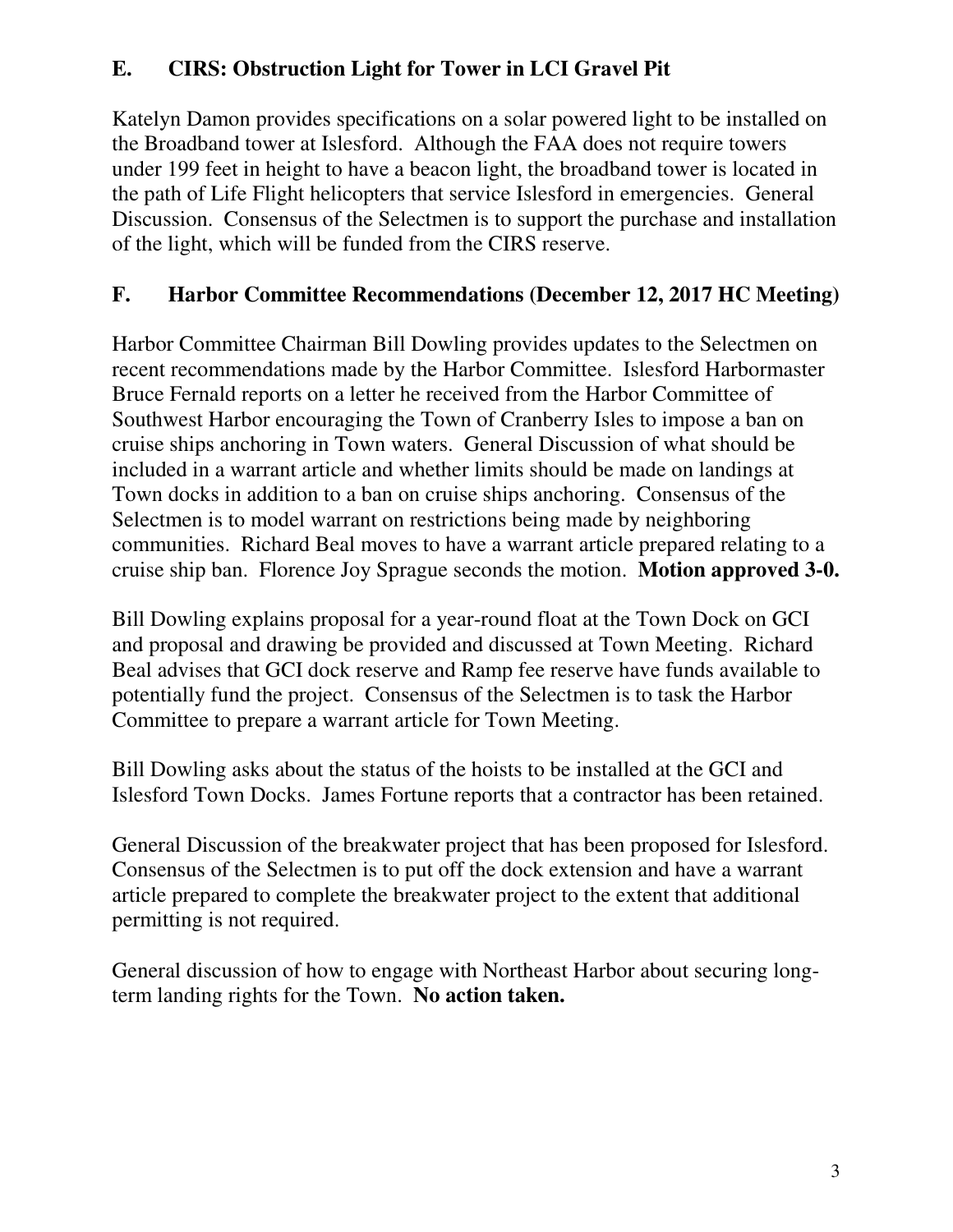#### **G. MAC Updates**

Chairman Ingrid Gaither requests direction from Selectmen about a proposal the MAC has considered previously for an access driveway from Shore Road at the Manset parking lot. General Discussion. Richard Beal moves to have warrant article prepared for construction of a one-way entrance into the Manset parking lot from Shore Road using Manset reserve funding. Florence Joy Sprague seconds the motion. **Motion approved 3-0.**

General discussion of a previously approved warrant article for the proposed sale of the Mansell Lane property. **No action taken.**

#### **H. Budget Workshop**

Richard Beal asks Denise McCormick to request a written opinion from the Auditor about the amount of debt the Town is currently servicing and how that compares to other towns.

**Dept. #56:** Denise McCormick reports that the Islesford Historical Society has requested a \$1,500 donation from the Town to be included in the warrant. General discussion. Consensus of the Selectmen is not to approve the request for inclusion in the warrant.

**Dept. #56:** Richard Beal recommends raising the amount given to the Northeast Harbor Library, which has awarded several scholarships to students from the Cranberry Isles. **No action taken.**

**Dept. #58:** James Fortune reports on efforts to secure a long term lease for the Joy Road parking lot. The property may be sold in the near future and no long term lease was attainable. Richard Beal moves to have a warrant article prepared to create a contingency fund for the possible future purchase of the property. Malcolm Fernald seconds the motion. **Motion approved 3-0.**

**Dept. #56:** Richard Beal moves to make a \$1,000 donation to the Northeast Harbor Library Scholarship fund in lieu of the \$300 donation previously made to the Northeast Harbor Library. Malcolm Fernald seconds the motion. **Motion approved 3-0.**

**Dept. #53:** Denise McCormick asks for clarification on the Futures Group request approved by the Selectmen in December to budget \$1,500 towards a proposed composting project. Consensus of the Selectmen is that the budgeted amount should be a line item rather than a donation. General discussion of the compost